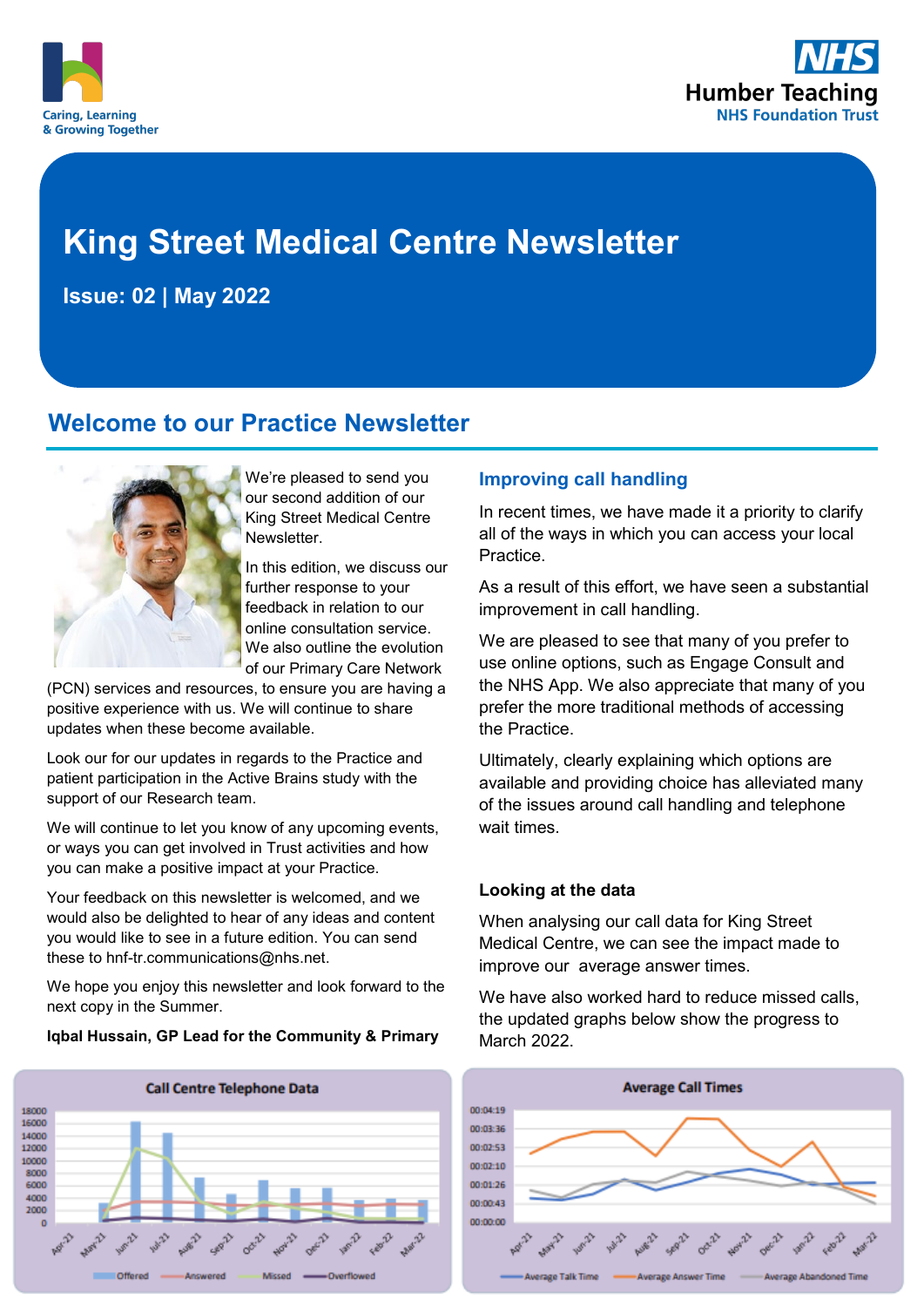# **Getting to know your Practice**

We hope that you enjoy reading the latest news and updates at your local Practice, but we also hope that this newsletter will help you get to know your local Practice and the people who work here better.

### **Meet our wider Primary Care Network (PCN) team**

Since the NHS was created in 1948, the population has grown and people are living longer. Many people are living with long term conditions such as diabetes and heart disease, or suffer with mental health issues and may need to access their local health services more often.

To meet these needs, GP practices are working together with community, mental health, social care, pharmacy, hospital and voluntary services in their local areas, in groups of practices known as Primary Care Networks (PCNs).

Being part of a PCN means that we have access to additional services in the region, which is beneficial for our patients who may be experiencing problems that require a specialist referral.

### **Accessing MSK services**

First Contact Practitioners (FCP MSK) specialise in muscle, joint and nerve problems.

Harthill PCN is now offering our patients appointments with a FCP MSK for those who may be suffering from back and join pain, including arthritis.

The additional service can help our patients avoid long GP and hospital waiting lists.

Speak to one of our Care Navigators to learn more about this and discuss your eligibility.



# **Gathering your feedback**

Many thanks to those who provided feedback in regards to our online consultation service [https://](https://engage.gp/6970/#/portal) [engage.gp/6970/#/portal](https://engage.gp/6970/#/portal)

Feedback indicates a largely positive, efficient experience for patients with comments below:

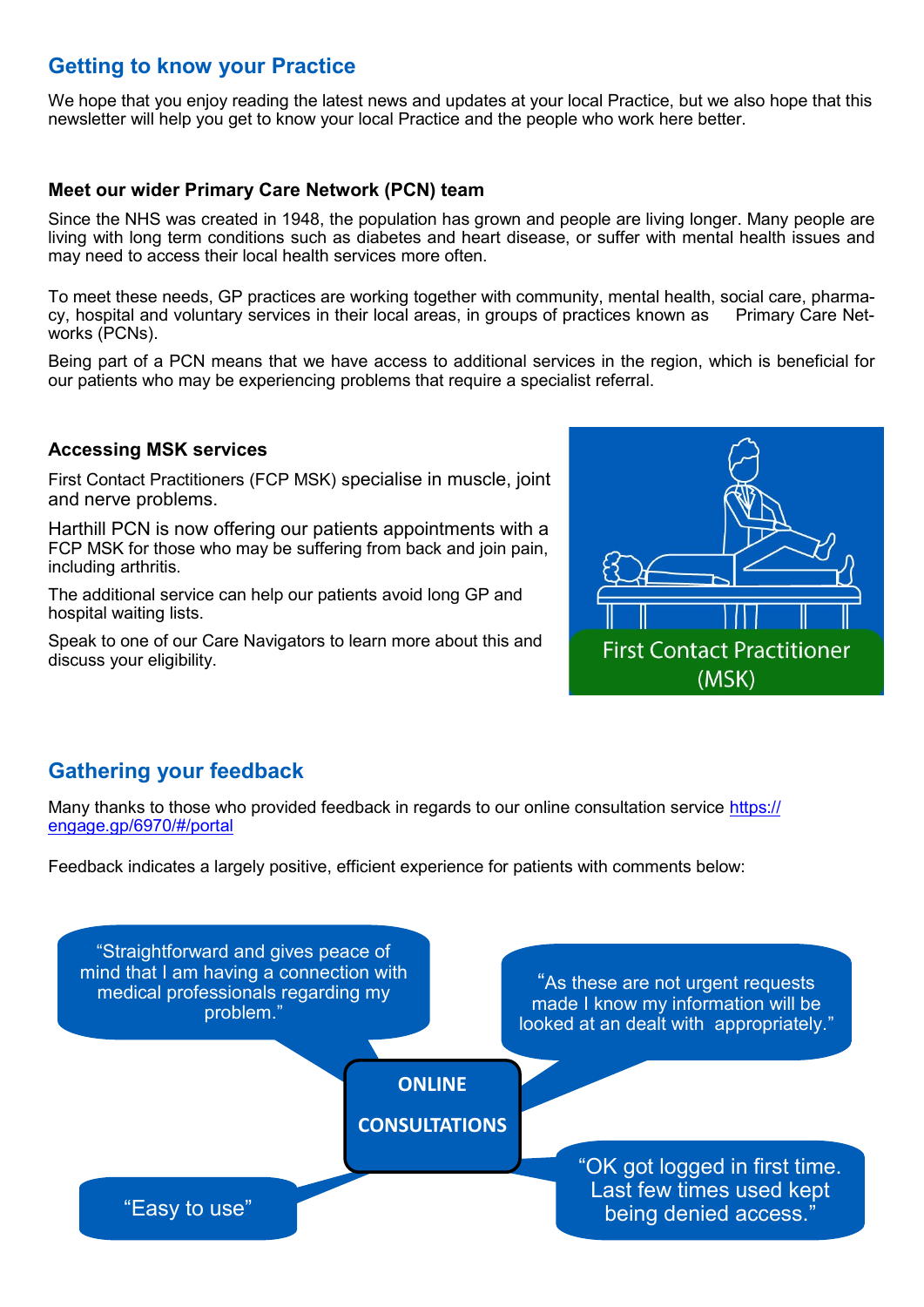# **Our Patient Participation Group (PPG)**

We are looking for patients to join our PPG group. The purpose of a PPG is to provide a means for patients to be more involved in the services they receive, to explore complaints and survey results, and to propose feedback for future developments and change.

Being part of the Virtual PPG membership does not take up a lot of your time, but it can make a big difference. It gives you the opportunity to provide vital feedback which helps to develop the Practice services. Members of the PPG meet quarterly. We would also like to establish an annual meeting for patients to attend

Any registered member of the Practice can join the group, but there is a process to be followed if you wish to sign up. Please see this page on our website for more information:

[https://kingstreetmedicalcentre.nhs.uk/contact/patient](https://kingstreetmedicalcentre.nhs.uk/contact/patient-participation-group/)-participation-group/



### **'involve' Patient Network**

'involve' is a local network for East Riding of Yorkshire residents who are registered with an East Riding GP and who care about the NHS.

Members of the involve patient network help us by contributing their views, and if they wish, volunteering their time to contribute views through surveys, focus groups and conversations – you can choose how much you want to be involved.

If this sparks your interest, please find out more on the East Riding of Yorkshire NHS CCG's website, here:

[https://www.eastridingofyorkshireccg.nhs.uk/opportunities/](https://www.eastridingofyorkshireccg.nhs.uk/opportunities/involve/) [involve/](https://www.eastridingofyorkshireccg.nhs.uk/opportunities/involve/)

# **Active Brains research study**

The Active Brains research study aims to find out if using the [Active Brains website](https://www.activebrains.online/) is useful for people aged 60-85, who are proactively taking steps to keep their brain healthy.

The study is now well in motion at King Street with **34 patients** signed up and it will last for five years.

About two thirds of people in the study will be in a group who can use Active Brains straight away.

The remaining third will carry on with usual care and get brief advice about a healthy lifestyle. Which group people are placed in will be decided by chance, which means your input to the study is not guaranteed either way.

Everyone involved the study will continue to receive their usual health and social care, should they have it already in place or need additional support throughout the study.

Those who are placed in the Active Brains group will be expected to complete online puzzle games for a few minutes on a regular basis.

For all participants, an evaluation of how they feel and respond to questions will be prepared at the start of the study, and then again each year as the study continues. This will enable the research team to gather results which can then be compared, to show any improvement or change over the course of the study.

Clive Nicholson, Primary Care Research Nurse/Practitioner, Humber Teaching NHS Foundation Trust, said:

### **"It's great to see that the study has been so well received by patients and the Practice staff have been really helpful in getting this study underway. Thank you!"**